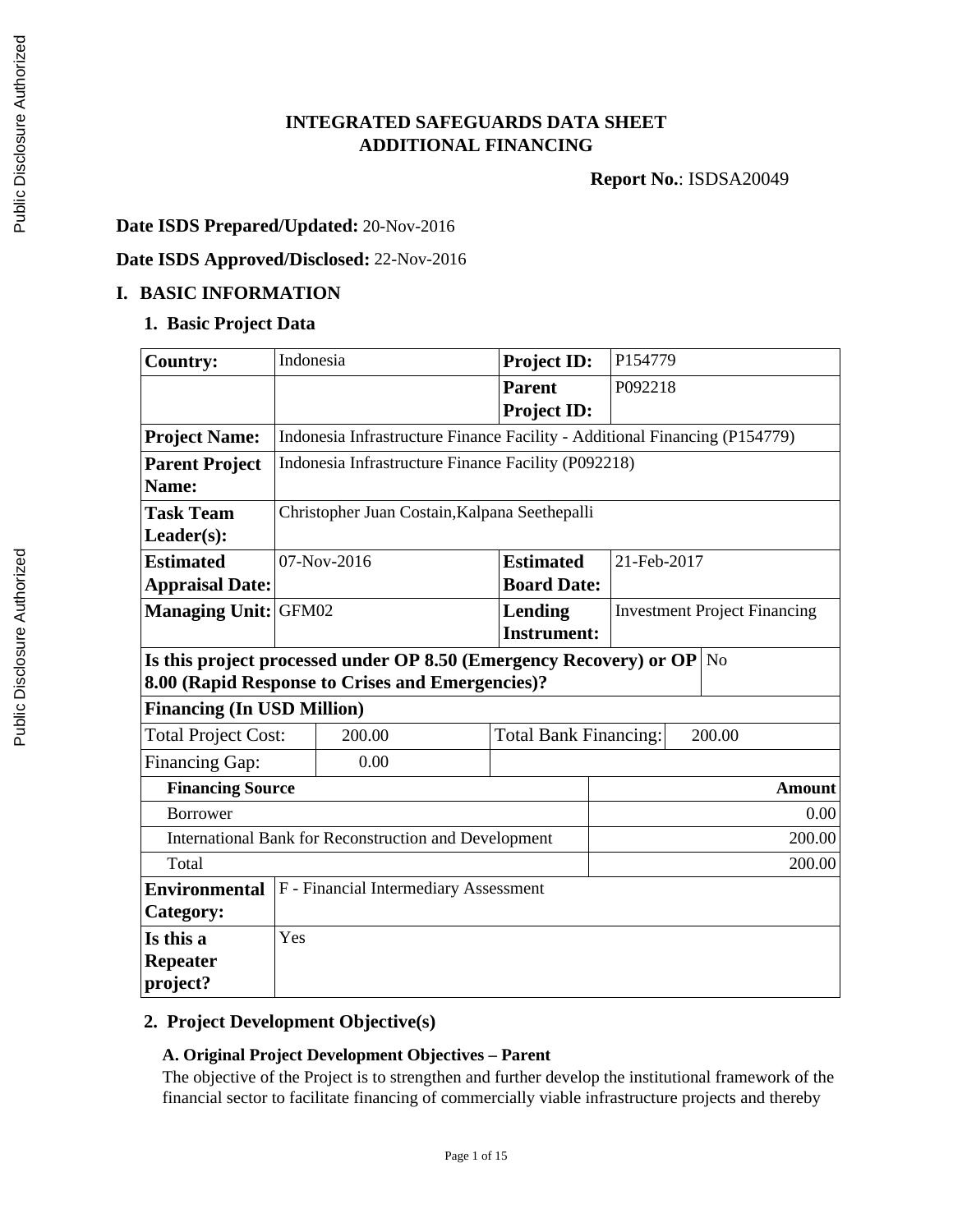increase provision of private infrastructure in Indonesia. Key performance indicators to judge PT. IIF's success include the following outcomes: (i) increase in the number of commercially viable infrastructure projects achieving financial closure through long-term debt financing, other financial products, and advisory services from the IIFF over the life of the project; (ii) Increase in the amount of private capital (including long-term debt and equity) available for infrastructure projects over the life of the project; (iii) Increased support to government#s policy making in private provision of infrastructure through advisory services from IIFF; and (iv) Increase in privately financed infrastructure in Indonesia.

#### **B. Proposed Project Development Objectives – Additional Financing (AF)**

To strengthen the financial capacity of IIF to increase the access of private sector financing for infrastructrure.

### **3. Project Description**

Background

The World Bank has supported the Government of Indonesia (GOI) together with IFC and other international development partners, in setting up IIF as a private non-bank financial institution to channel debt and equity financing into Indonesia $\triangleright$  (s infrastructure development. The establishment of IIF in January 2010 was initiated by the GOI and multilateral agencies in order to encourage private sector engagement in the country $\triangleright$  (sinfrastructure development. Since IIF $\triangleright$  (s establishment, it has become a small, yet credible player in Indonesia $\triangleright$  (s infrastructure finance market, and is seen as an important vehicle to deliver privately financed infrastructure projects to help address the huge infrastructure gap. IIF is now fully operational, with well-developed institutional capacity and with an infrastructure investment portfolio of sixteen projects, with total commitments of US\$332 million.

GOI has now expressed interest for continuing financial and technical support from WB to IIF to help IIF mature into an infrastructure financing platform that mobilizes funds and channels debt and equity into infrastructure projects. IIF aspires to receive additional financing mainly to scale-up its infrastructure financing operations, thereby further strengthening its institutional capacity overall.

The parent IIFF IBRD Loan (Ln7331-ID/P092218) for US\$100 million was approved by the Bank on June 24, 2009 and became effective on April 25, 2011. The original project closing date was December 31, 2013. The project closing date was first extended to November 30, 2015 to complete the project $\blacktriangleright$  (s activities and achieve its PDO. The second extension to November 30, 2016 was done and the third extension to March 31, 2017 is currently being requested, in order to provide time to prepare for the additional finance operation.

#### Project Components and Financial Products

As is the case of the parent IIFF operation, the World Bank provides an investment loan to the Republic of Indonesia as the Borrower. The Borrower provides the World Bank $\blacktriangleright$  (s funds to IIF as the sole participating financial intermediary, through SMI. IIF in turn, uses these funds to provide predominantly long-term loans, equity investment and other financial products, as well as advisory services for infrastructure development. The IIFF-AF will be in the form of an investment loan by the World Bank to be made available to IIF as junior subordinated and/or perpetual debt. The Bank $\triangleright$  (s lending instrument is a Financial Intermediary Loan (FIL).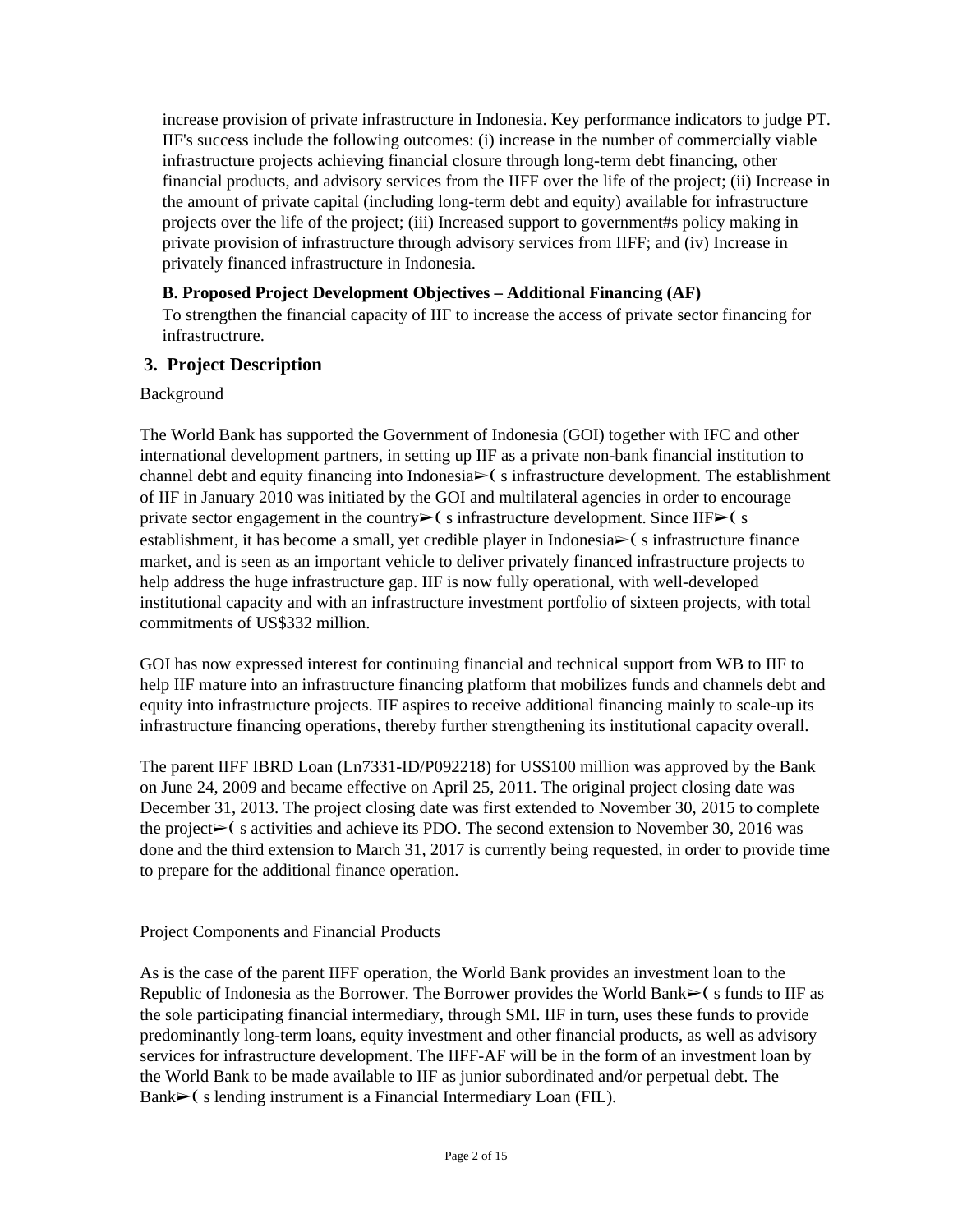The proposed IIFF-AF will continue to finance projects through the range of IIF $\blacktriangleright$  (s financial products that are already included in the Regulation of the Minister of Finance No. 100/PMK 02/2009, which are elaborated in the IIF $\geq$  (s Operations Manual (Annex W). The IIFF-AF, which will be a US\$200 million lending operation to the Borrower for a period of 5 years, will continue to finance the same types of the current IIF $\geq$  (s infrastructure sectors through the same aforementioned products and services.

The IIFF-AF will continue to facilitate the provision of IIF $\geq$  (s current products and services for the private sectors, which are categorized as follows:

 $\Rightarrow$ (§ Fund based products, provide lending in the forms of:

 $\triangleright$  ( $\circ$  Senior debt, subordinated debt, mezzanine financing, equity investment, bridge financing, take-out financing, refinancing and securitization) which involves actual disbursement of Bank (through IIFF) funds;

 $\triangleright$  ( $\epsilon$  Financing other activities related to infrastructure projects as permitted by law; and

 $\triangleright$  ( $\phi$  Providing equity investment.

 $\Rightarrow$  (§ Non-fund based products,

 $\triangleright$  ( $\phi$  Provide guarantees in the form of, among others, fulfillment of financial liabilities, credit enhancement, and/or performance bonds; and

 $\triangleright$  ( $\circ$  Provide standby facilities.

➯❪§ Fee-based products,

 $\triangleright$  ( $\epsilon$  Provide transaction advisory services to the government in preparing, tendering and raising project finance for infrastructure projects using PPP scheme, or appointment to State-owned enterprise (SOE) scheme, or other potential development scheme;

 $\triangleright$  ( $\ell$  Advice government on broader policy, legal and regulatory issues related to infrastructure development bringing the perspectives of private investors and financiers;

 $\triangleright$  ( $\phi$  Provide fee income to IIF (for e.g.: for its public sector advisory services and private client advisory services) and do not involve any disbursement of IIF funds;

 $\triangleright$  ( $\circ$  Provide transaction advisory services to project sponsors in bid preparation and participation in PPP projects.

As specified in the Minister of Finance Regulation No. 100/PMK02/2009, IIF can finance the following sectors:

a. Transportation infrastructure, covering sea, river or lake harbor, airports, railways and railway station;

b. Road infrastructure, covering toll road and toll bridge;

c. Water infrastructure, comprises un-distilled water canal;

d. Drinking water infrastructure, comprises of un-distilled water facility, transmission system, distribution system, drinking water treatment facility;

e. Waste water infrastructure, covering waste water treatment facility, processing plant, collection networks and main networks and garbage facilities covering transportation and land disposal;

f. Telecommunication infrastructure, covering telecommunication networks and e-government infrastructure;

g. Electricity infrastructure, covering power generation, renewable energy power development, transmission and distribution;

h. Oil and gas infrastructure, covering oil and gas processing, storage, transportation, transmission or distribution; and/or

i. Other infrastructure projects which are not included in the items above with approval from the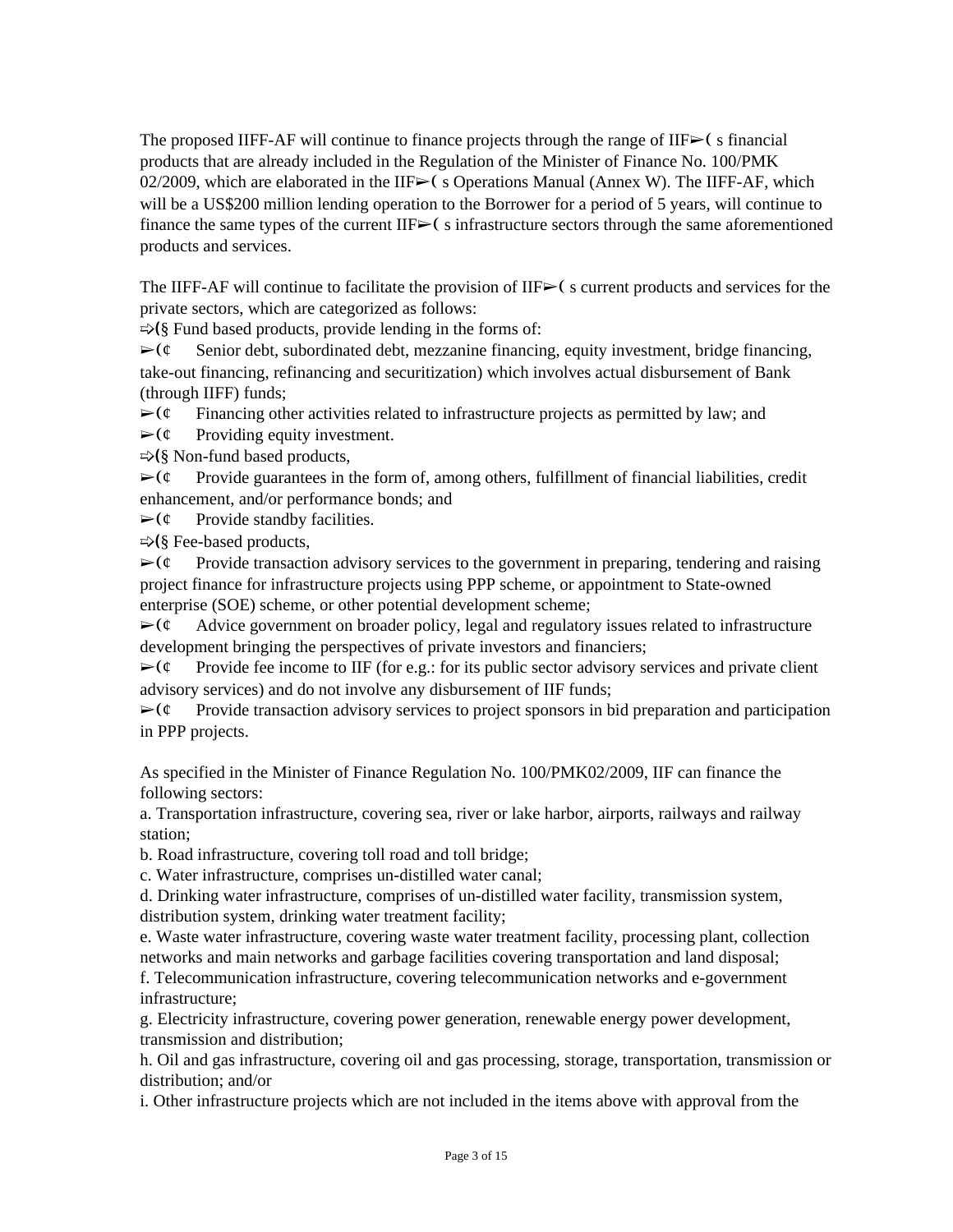Minister of Finance.

Types of sub-projects according to the Level of Preparedness

The IIFF-AF will continue to facilitate the offering of  $IIF\rightarrow$  (s current various products and services and financing subprojects with different levels of preparedness or readiness for implementation. There will be four types of sub-projects in this regard, which will require different types of review procedures:

 $\Rightarrow$ (§ Type 1  $\geq$ ( Subprojects in the early stages of preparation (with sites that have not been selected and design options that are still open);

 $\Rightarrow$  (§ Type 2  $\triangleright$  C Subprojects that have been fully prepared (where construction bids have been invited);

 $\Rightarrow$ (§ Type 3  $\geq$  Subprojects under construction or with facilities that have already been constructed;  $\Rightarrow$ (§ Type 4  $\geq$  Fee-based advisory services.

### **4. Project location and salient physical characteristics relevant to the safeguard analysis (if known)**

It is not possible at this stage, prior to the IIFF-AF project implementation, to determine the various activities for which loan funds will be requested. The nature of the IIFF-AF operations will be similar to that of the parent IIFF operation, whereby it will finance similar sub-projects nature and types with similar potential environmental and social risks. As has been the case with the parent IIFF operation, IIFF-AF $\triangleright$  (s subprojects will be located in geographically dispersed areas throughout the country. As of September 2016, IIF has 21 sub-projects in its portfolio located among others in, the provinces of Jakarta (clean and renewable energy project, telecommunication tower, improvement of port and airport facility, and Garuda Maintenance Facility), West Sumatera (mini hydro), Gorontalo (2MW solar power plant), South Sulawesi (seaport expansion), Riau Islands and South Sumatera (piping, gas fired power plant), East Java (LPG processing plant), North Sumatera (electricity from 90MW run off river power plant), Lampung and Papua (micro hydro) and West Java (Cipali toll road). Nine of these projects are category A. Nine of these relate to greenfield activities, whereas the remaining relate to operating assets. Environmental risks are derived mainly from construction activities that could cause adverse impact to air, water, natural habitats, forest area and potential impact to people (such as health and safety, labor and working conditions, community health and safety, etc.). Only two sub-projects involved involuntary land acquisition, one is large scale for a toll road (in West Java province) and the other one is small scale for a gas power plant (in Batam, Riau Islands province). No sub-projects involved or affected Indigenous People $\blacktriangleright$  (secommunities.

 $IIF\rightarrow$ ( s initial pipeline in 2016 will potentially include similar as well as new types of investment, such as water supply, LNG processing plant, fiber optic telecommunication, telecommunication tower, run-off hydro power plant, seaport, gas fired-power plant, gas pipeline, telecommunication tower, and aircraft maintenance facility. Preliminary social and environmental screenings are being carried out by IIF in reference to its 2014 Social and Environmental Management System (SEMS) to identify the level of potential risks of each sub-project. It is expected that five of the 11 initial project pipeline are likely Category A and six are greenfield projects. The risk level will be reconfirmed as part of the Social and Environmental Due Diligence (SEDD) on the complete set of sub-project proposal package, including the proposed safeguards instruments. IIF may drop from its financing support those sub-projects that cannot meet its SEMS or investment requirements.

## **5. Environmental and Social Safeguards Specialists**

Indira Dharmapatni (GSUID)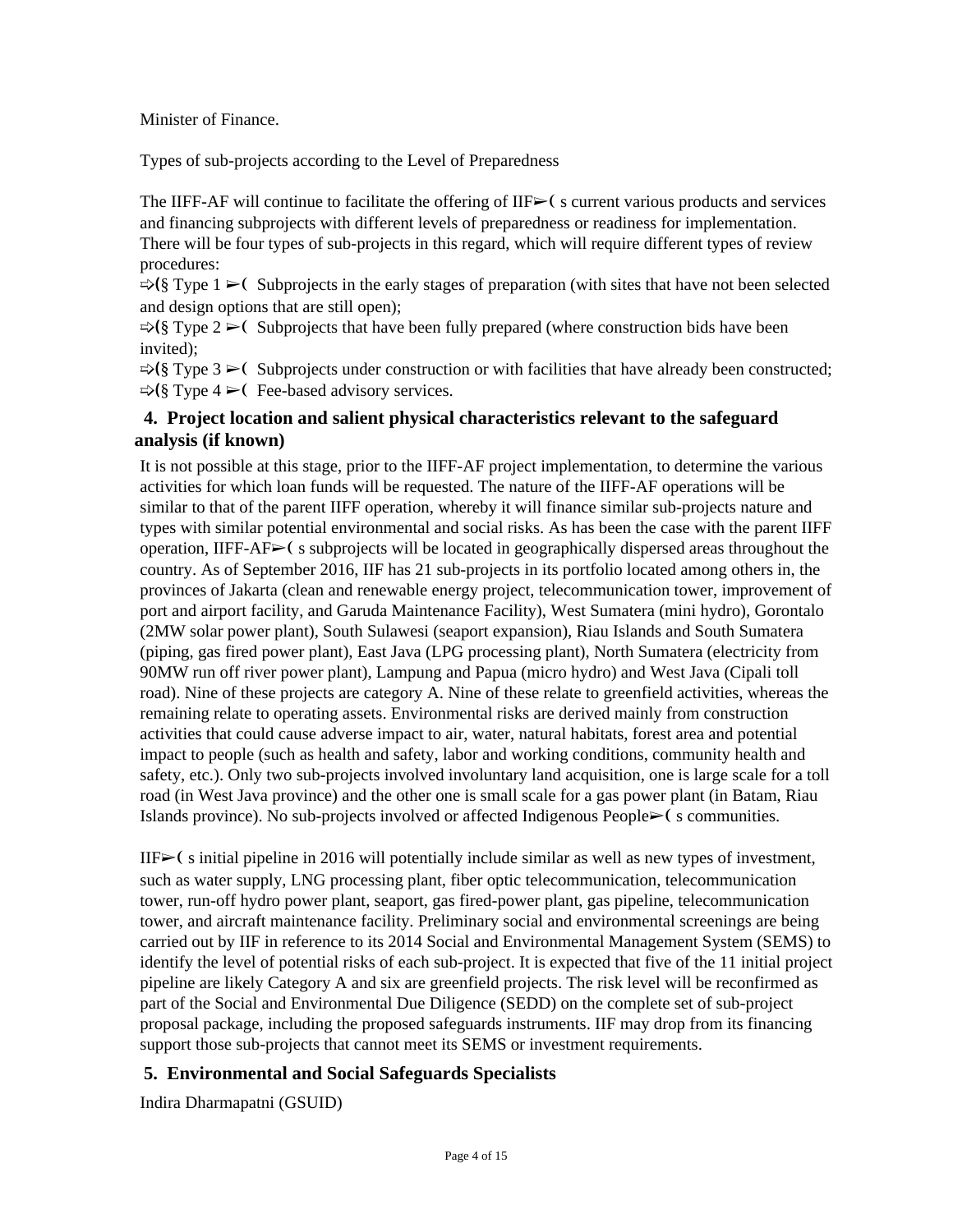| <b>6. Safeguard Policies</b>           | <b>Triggered?</b> | <b>Explanation (Optional)</b>                                                                                                                                                                                                                                                                                                                                                                                                                                                                                                                                                                                                                                                                                                                                                                                                                                                                                                                                                                                                                    |
|----------------------------------------|-------------------|--------------------------------------------------------------------------------------------------------------------------------------------------------------------------------------------------------------------------------------------------------------------------------------------------------------------------------------------------------------------------------------------------------------------------------------------------------------------------------------------------------------------------------------------------------------------------------------------------------------------------------------------------------------------------------------------------------------------------------------------------------------------------------------------------------------------------------------------------------------------------------------------------------------------------------------------------------------------------------------------------------------------------------------------------|
| Environmental<br>Assessment OP/BP 4.01 | Yes               | IIF is a private non-bank financial institution that<br>channels debt and equity financing into Indonesia⊳(s<br>infrastructure development. The IIFF-AF will help IIF to<br>become a more mature infrastructure financing platform<br>in Indonesia. It will continue as a Category FI project with<br>potential sub-projects of Category A and B. This project<br>shall continue to promote environmentally responsible<br>investment decisions.                                                                                                                                                                                                                                                                                                                                                                                                                                                                                                                                                                                                 |
|                                        |                   | Potential environmental impacts from the indicative sub-<br>projects pipeline of this AF are still similar in nature and<br>scale with the previous IIF subprojects. They are mainly<br>derived from the construction activities of the linear<br>infrastructure such as road, gas pipeline, transmission<br>line, the construction of airport, seaport, gas fired power<br>plant and micro hydro power plant. Potential adverse<br>environmental impacts, such as dust, noise, material<br>transportation, health and safety, traffic management and<br>induced impact, such as a new access to forest area or<br>natural habitats, are likely. There is a possibility of<br>cumulative impacts and other impacts related to dam<br>safety and linked activities funded by the Government or<br>other donors, and potential impacts of ancillary facilities,<br>such as quarry management. Thus, the potential<br>environmental and social impacts of sub-projects will<br>range from medium to high, significant, diverse and<br>irreversible. |
|                                        |                   | All sub-projects applying for IIFF-AF financing will be<br>screened using the IIF $\triangleright$ ( s 2014 SEMS to determine the<br>safeguards policies triggered, EA category, safeguards<br>instruments and associated analyses to incorporate risk<br>and impact minimization, mitigation measures and<br>monitoring program.                                                                                                                                                                                                                                                                                                                                                                                                                                                                                                                                                                                                                                                                                                                |
|                                        |                   | The 2014 SEMS specifies the following requirements<br>based on the four sub-project development stage:<br>$\triangleright$ (¢<br>Type $1 \geq C$ Sub-projects in the early stages of<br>preparation (with sites that have not been selected and<br>design options that are still open or Greenfield) will be<br>subject to safeguards screening;<br>Type $2 \geq C$ Sub-projects that have been fully<br>$\triangleright$ (¢<br>prepared (where construction bids have been invited) will<br>be subject to due safeguards due diligence;<br>Type $3 \geq C$ Sub-projects under construction or<br>$\triangleright$ (¢<br>with facilities that have already been constructed will be                                                                                                                                                                                                                                                                                                                                                              |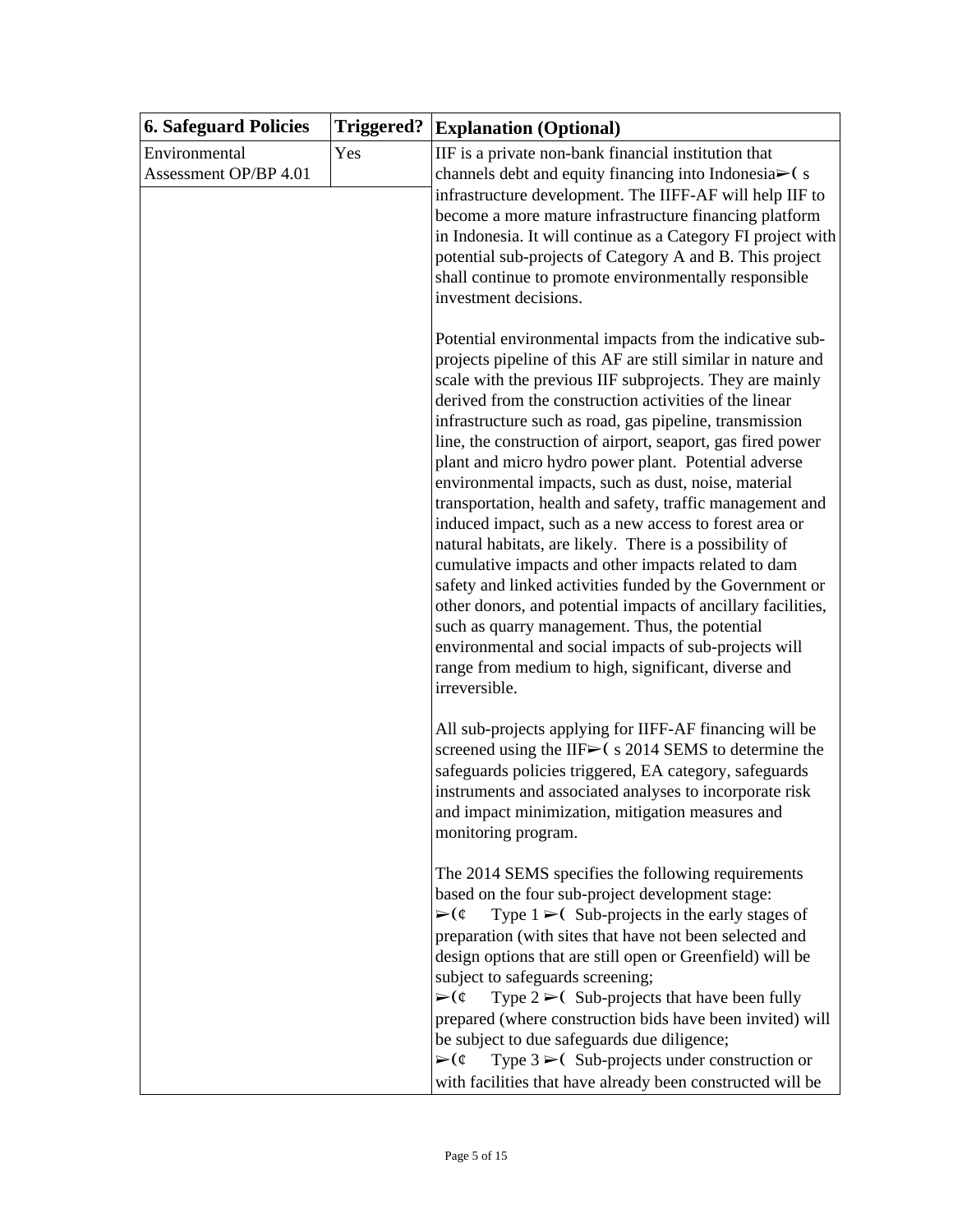|                        |     | subject to safeguards due diligence or audit; and                                                            |
|------------------------|-----|--------------------------------------------------------------------------------------------------------------|
|                        |     | Type $4 \geq 0$ Fee-based advisory services are to be<br>$\triangleright$ (¢                                 |
|                        |     | consistent with IIF safeguards principles.                                                                   |
|                        |     |                                                                                                              |
|                        |     | IIF $\blacktriangleright$ (s 2014 SEMS also requires clients to prepare CAP                                  |
|                        |     | (Corrective Action Plan) should their sub-projects do not                                                    |
|                        |     | meet IIF standards. The World Bank has visited those                                                         |
|                        |     | $\triangleright$ (high risk $\triangleright$ (projects together with IIF $\triangleright$ (s S&E staff)      |
|                        |     | to ensure that they have built their capacity and have                                                       |
|                        |     | adequate comprehension of the World Bank≻(s                                                                  |
|                        |     | safeguards policies and requirements.                                                                        |
|                        |     | An assessment of the applicability of the current IIF 2014                                                   |
|                        |     | SEMS and the capacity of IIF $\triangleright$ (s S&E unit in managing                                        |
|                        |     | safeguards aspects of future projects is elaborated in<br>section II below.                                  |
|                        |     | IIF $\triangleright$ (s advisory service will continue to be delivered in                                    |
|                        |     | accordance with the 2014 SEMS to ensure that safeguards                                                      |
|                        |     | aspects are incorporated and consistently applied.                                                           |
|                        |     |                                                                                                              |
|                        |     | Social and Environmental Due Diligence (SEDD) on the                                                         |
|                        |     | complete set of sub-project proposal package, including                                                      |
|                        |     | safeguards instruments, will be conducted during project                                                     |
|                        |     | implementation. IIF may drop those sub-projects that<br>cannot meet its SEMS or investment requirements from |
|                        |     | its financing support.                                                                                       |
| Natural Habitats OP/BP | Yes | Potential sub-projects in road construction, energy                                                          |
| 4.04                   |     | generation and transmission line, telecommunication                                                          |
|                        |     | (fiber optic cable), seaport constructions may potentially                                                   |
|                        |     | affect natural habitats. The sub-projects will be screened                                                   |
|                        |     | in accordance with the current SEMS, so as to ensure that                                                    |
|                        |     | the project shall not finance any development with                                                           |
|                        |     | potential significant conversion or degradation to critical                                                  |
|                        |     | natural habitats or natural habitats.                                                                        |
|                        |     | For a sub-project that is located adjacent to a protected                                                    |
|                        |     | area or that may change the purpose and/or designation of                                                    |
|                        |     | a protected area or natural habitats, the client shall be                                                    |
|                        |     | required to prepare a full environmental assessment (an                                                      |
|                        |     | ESIA) or to conduct AMDAL study or specific                                                                  |
|                        |     | biodiversity study acceptable to the SEMS. The SEMS                                                          |
|                        |     | also fully adopts PS 6 of IFC, in addition to the OP 4.04                                                    |
|                        |     | requirements. Natural habitat includes: forest protection                                                    |
|                        |     | areas; river edges; marine/freshwater conservation areas;                                                    |
|                        |     | nature tourism park; peat areas; areas, surrounding lakes                                                    |
|                        |     | and reservoirs, coastal mangrove areas, water catchment                                                      |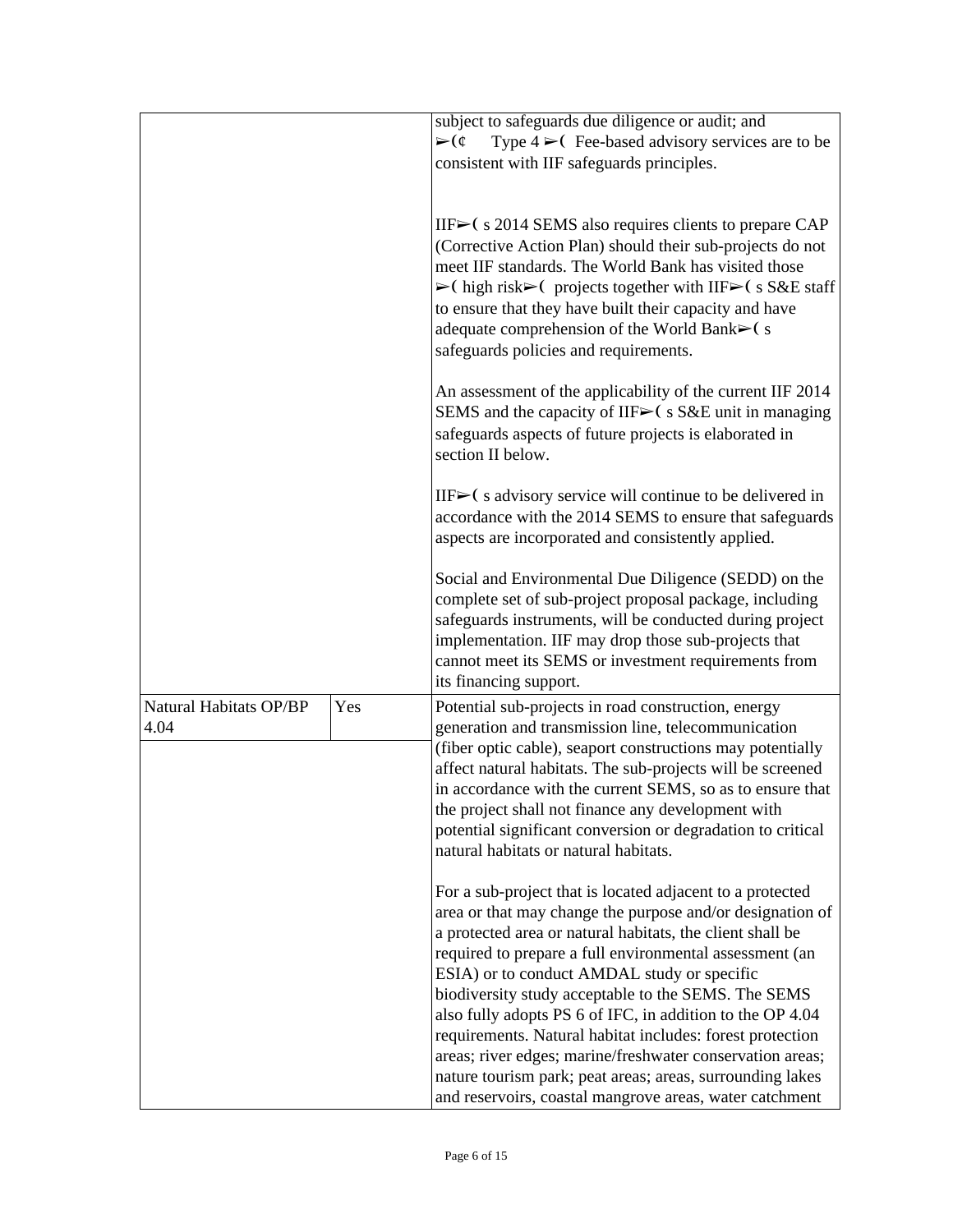|                                           |     | areas; national parks; coastal edges, forest parks; cultural<br>reserves; areas surrounding springs; scientific research<br>areas; nature conservation areas; and areas susceptible to<br>natural hazards.<br>Other typical sub-projects such as aircraft maintenance<br>facility, mini hydro, telecom towers might have less<br>potential impacts to natural habitats and some of them are<br>located in urban areas. Nonetheless, the SEMS still<br>requires that thorough assessment of potential impacts be<br>conducted as previously implemented.                                                                                                             |
|-------------------------------------------|-----|---------------------------------------------------------------------------------------------------------------------------------------------------------------------------------------------------------------------------------------------------------------------------------------------------------------------------------------------------------------------------------------------------------------------------------------------------------------------------------------------------------------------------------------------------------------------------------------------------------------------------------------------------------------------|
| Forests OP/BP 4.36                        | Yes | Potential sub-projects will not involve commercial forest<br>plantation, as per IIF $\blacktriangleright$ (s mandate determined by the                                                                                                                                                                                                                                                                                                                                                                                                                                                                                                                              |
|                                           |     | GOI, although other investments proposal may take place<br>in close proximity to or within forest areas. IIF, in<br>accordance with its SEMS, shall screen outany sub-<br>projects having potential significant conversion or<br>degradation to critical natural forest or natural forest<br>(protection forest, conservation forest). For a sub-project<br>that is located in production forest area, the client shall<br>prepare an environmental assessment and shall fulfill<br>forestry regulation for land use permit, as per Bank $\blacktriangleright$ (s<br>related previous investment project in Indonesia (e.g.<br>Upper Cisokan Pumped Storage, etc.). |
| Pest Management OP 4.09 No                |     | Similar to the parent IIFF operation, the IIFF-AF does not<br>trigger OP 4.09, as there will be no irrigation sub-projects<br>financed by IIF (In Indonesia, the irrigation sector is not<br>financed by the private sector, but rather through the<br>Government⊳( s DAK, Local Governments or Ministry<br>of Public Works $\blacktriangleright$ (budget).                                                                                                                                                                                                                                                                                                         |
| Physical Cultural<br>Resources OP/BP 4.11 | Yes | As some sub-projects involve construction activities such<br>as excavation of the linear infrastructure, which may<br>affect cultural property, the IIFF-AF triggers OP 4.11.<br>The environmental screening procedure laid out in the<br>SEMS ensures that such will not adversely affect sites<br>having archeological, paleontological, historical, religious<br>or unique natural values. Any contracts under the project<br>will include a provision covering procedures to be<br>followed in the event of chance finds.                                                                                                                                       |
| Indigenous Peoples OP/<br>BP 4.10         | Yes | As the nature of financing products and potential sub-<br>projects eligible for IIFF-AF are similar to those of the<br>parent IIFF, and sub-projects may be located anywhere in<br>the country where IPs communities might potentially be<br>present and affected, subprojects may affect (positively or<br>adversely) IPs communities. Thus the project continues to<br>trigger OP 4.10. The SEMS, which is part of the OM,<br>includes Principles of Indigenous Peoples (similar to the                                                                                                                                                                           |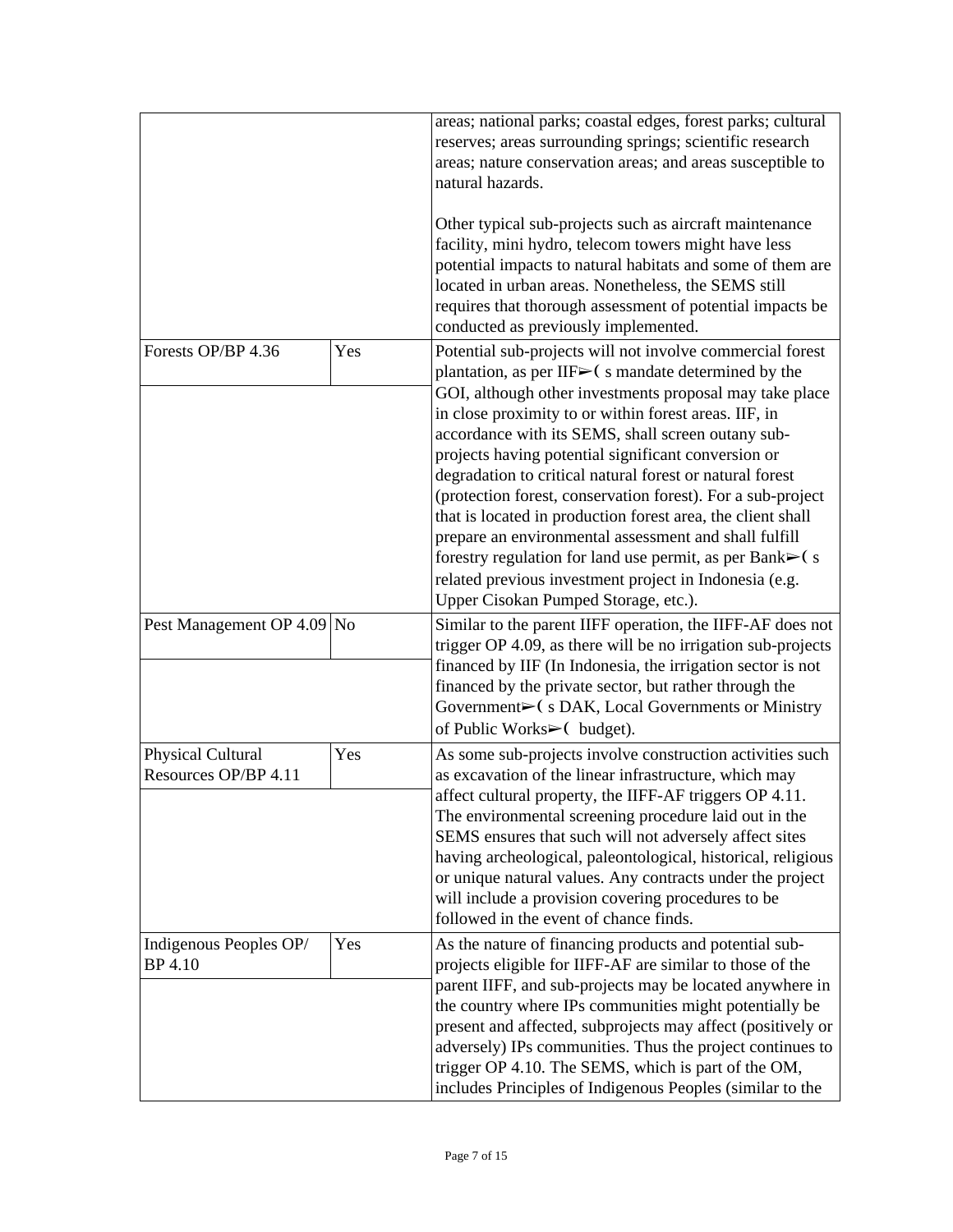|                                 |                | Bank $\triangleright$ (s IPPF) and Guidance to Implement the            |
|---------------------------------|----------------|-------------------------------------------------------------------------|
|                                 |                |                                                                         |
|                                 |                | Principles of Indigenous Peoples Development Plan (the                  |
|                                 |                | term used in the OP 4.10 is Indigenous Peoples Plan).                   |
| <b>Involuntary Resettlement</b> | Yes            | As the nature of financing products and potential sub-                  |
| <b>OP/BP 4.12</b>               |                | projects eligible for IIFF-AF are similar to those of the               |
|                                 |                | parent IIFF, some sub-projects may involve involuntary                  |
|                                 |                | resettlement including land acquisition. Thus the project               |
|                                 |                | continues to trigger OP 4.12. As sub-project footprint and              |
|                                 |                | area of influence are unknown at this stage, the IIFF-AF                |
|                                 |                | will adopt the 2014 SEMS that has been used by IIF. The                 |
|                                 |                | SEMS, which is part of the OM, includes Principles of                   |
|                                 |                | Land Acquisition and Involuntary Resettlement (similar                  |
|                                 |                | to the Bank $\triangleright$ (s RPF) and Guidance of the Application of |
|                                 |                | the Principles for Land Acquisition and Involuntary                     |
|                                 |                | Resettlement.                                                           |
| Safety of Dams OP/BP            | Yes            | The project might finance the construction of a dam as                  |
| 4.37                            |                |                                                                         |
|                                 |                | part of energy generation project or water supply system                |
|                                 |                | and water resource management infrastructure.                           |
|                                 |                | For small dams $\left($ < 15 m in height), the policy requirement       |
|                                 |                | is for the dam to be designed by a qualified engineer. For              |
|                                 |                |                                                                         |
|                                 |                | large dams (15 m and higher), the SEMS requires reviews                 |
|                                 |                | by an independent panel of experts, preparation and                     |
|                                 |                | implementation of detail plans (construction,                           |
|                                 |                | instrumentation, operation and maintenance, and                         |
|                                 |                | emergency preparedness), prequalification of bidders and                |
|                                 |                | periodic safety inspections of the dam after completion.                |
| Projects on International       | N <sub>o</sub> | The project will not be located in the watersheds of any                |
| Waterways OP/BP 7.50            |                | international waterways.                                                |
| Projects in Disputed            | N <sub>o</sub> | The project is not located in any known disputed areas as               |
| Areas OP/BP 7.60                |                | defined under the policy.                                               |

## **II. Key Safeguard Policy Issues and Their Management**

## *A. Summary of Key Safeguard Issues*

### **1. Describe any safeguard issues and impacts associated with the proposed project. Identify and describe any potential large scale, significant and/or irreversible impacts:**

This IIFF-AF project shall continue to promote environmentally responsible investment decisions. Potential large scale, significant/irreversible impacts from the indicative sub-projects are still similar in nature and scale to the parent IIFF project. These are mainly derived from the construction activities of water supply facility, LNG processing plant, fiber optic telecommunication, telecommunication tower, run-off hydro power plant, seaport, gas fired-power plant, gas pipeline, telecommunication tower, and aircraft maintenance facility. The impacts to natural habitats, forest, people (from land acquisition) and to Indigenous Peoples are likely. There are also possibilities of induced impact such as a new access to forest area or natural habitats or access restriction. In addition, there are likely cumulative impacts and other impacts related to dam safety, and linked activities funded by Government or other donors, and potential impacts of ancillary facilities such as quarry management . Please refer to Section I.4 for a summary of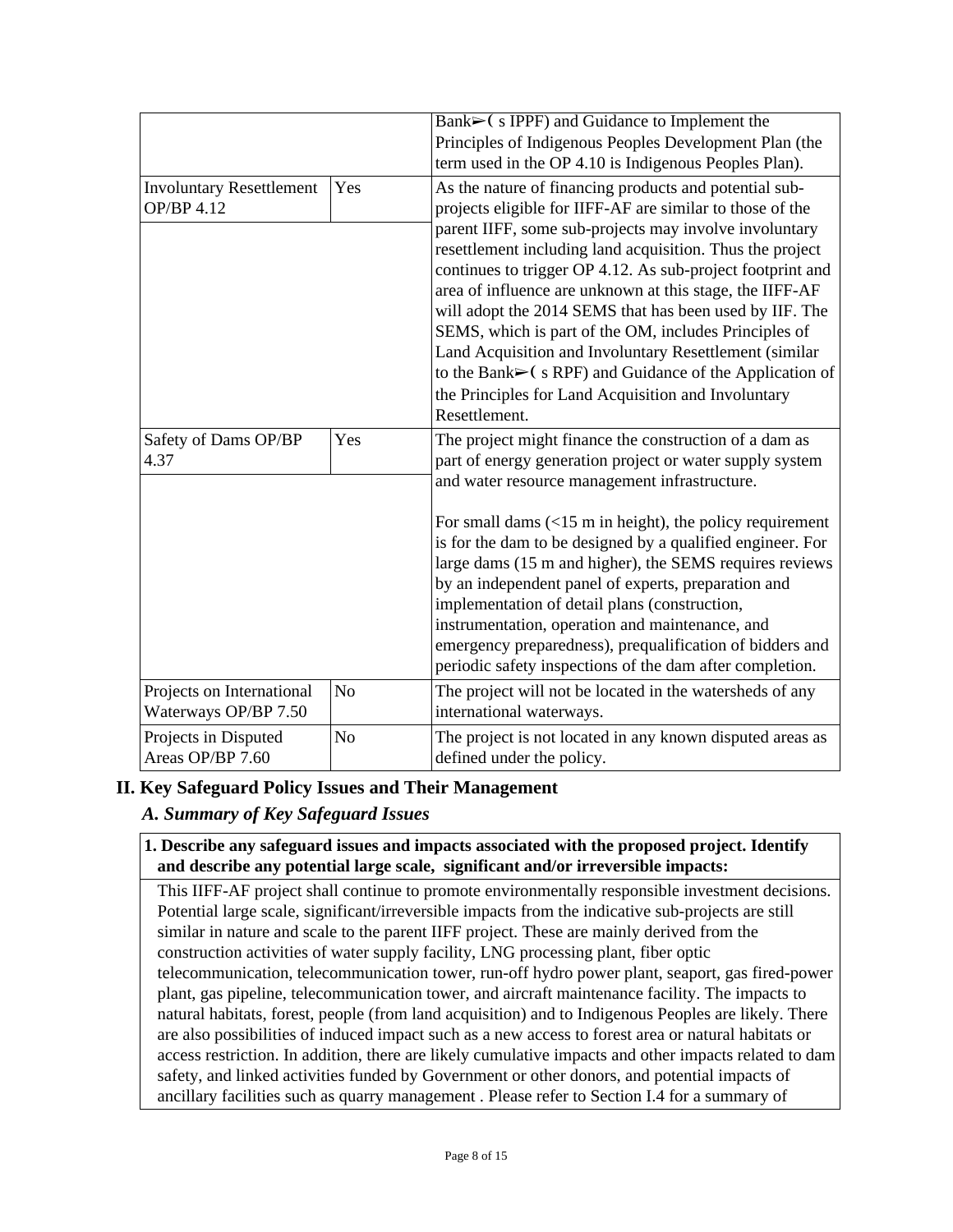safeguards issues surrounding the ongoing parent IIFF operation and 2016 indicative pipeline.

Given that potential downstream impacts from  $IIF\rightarrow C$  s advisory services are also possible, the current 2014 SEMS also ensures that  $IIF \geq 0$  s advisory services are also consistent with the safeguards requirements.

The list of potential sub-projects pipeline is dynamic, and preliminary social and environmental screening are carried out by IIF in accordance with its 2014 SEMS to identify the level of potential risks of each sub-project. The risk level will be reconfirmed during the Social and Environmental Due Diligence (SEDD) on the complete set of subproject proposal package.

### **2. Describe any potential indirect and/or long term impacts due to anticipated future activities in the project area:**

Potential indirect/long term impacts of future activities in the sub-project area are changes in morphology of the area and impacts to natural habitats, mostly from the construction activities. Illegal logging from new access road to forest area as an induced impact is also likely. Potential long term social impacts would be in terms of change in livelihoods from land acquisition and access restrictions that could also affect Indigenous Peoples.

### **3. Describe any project alternatives (if relevant) considered to help avoid or minimize adverse impacts.**

No alternatives were assessed during project preparation as potential sub-projects will not be confirmed until project implementation. However, the SEMS has regulated that the ToR for ESIA will include options analysis. The IIF S&E team will ensure that environmental and social considerations are properly taken into account for preferred-option analysis by the borrower.

### **4. Describe measures taken by the borrower to address safeguard policy issues. Provide an assessment of borrower capacity to plan and implement the measures described.**

Measures to address safeguards policy issues. Since its establishment, IIF has adopted a Social and Environmental Management System (SEMS) in reference to the approved Environmental and Social Safeguards Framework (ESSF) in 2011, to manage E&S safeguards for sub-projects in its portfolio and pipeline. The SEMS was updated in end of 2014 to include the IFC $\ge$  (s 2012) Performance Standards, and approved for IIF by all of the its stakeholders (IIF, SMI, ADB, and DEG). The SEMS, which is part of  $IIF \geq (s)$  Operations Manuals follows:

 $\triangleright$  ( $\phi$  Prevailing Indonesian Laws and Regulations;

 $\triangleright$  ( $\phi$  All of IFC 2012 Performance Standards, i.e., PS on Environmental and Social Sustainability; PS1 on Assessment and Management of Environmental and Social Risks and Impacts; PS2 on Labor and Working Conditions; PS3 on Resource Efficiency and Pollution Prevention; PS4 on Community Health, Safety and Security; PS5 on Land Acquisition and Involuntary Resettlement; PS6 on Biodiversity Conservation and Conservation and Sustainable Management of Living Natural Resources; PS7 on Indigenous Peoples; and PS 8 on Cultural Heritage;

 $\triangleright$  ( $\phi$  Seven triggered World Bank Safeguards Policies, i.e., OP/BP 4.01 on Environmental Assessment; OP/BP 4.04 on Natural Habitats; OP/BP 4.11 on Cultural Property; OP/BP 4.10 on Indigenous Peoples; OP/BP 4.12 on Involuntary Resettlement; OP/BP 4.36 on Forest; and OP/BP 4.37 on Safety of Dams; and

 $\triangleright$  ( $\epsilon$  Environment and Social Policy and Procedural Guidelines for Projects Financed Jointly by Bank, IFC and/or MIGA (2009).

The SEMS specifies the S&E requirements, principles, operating procedures (review/screening,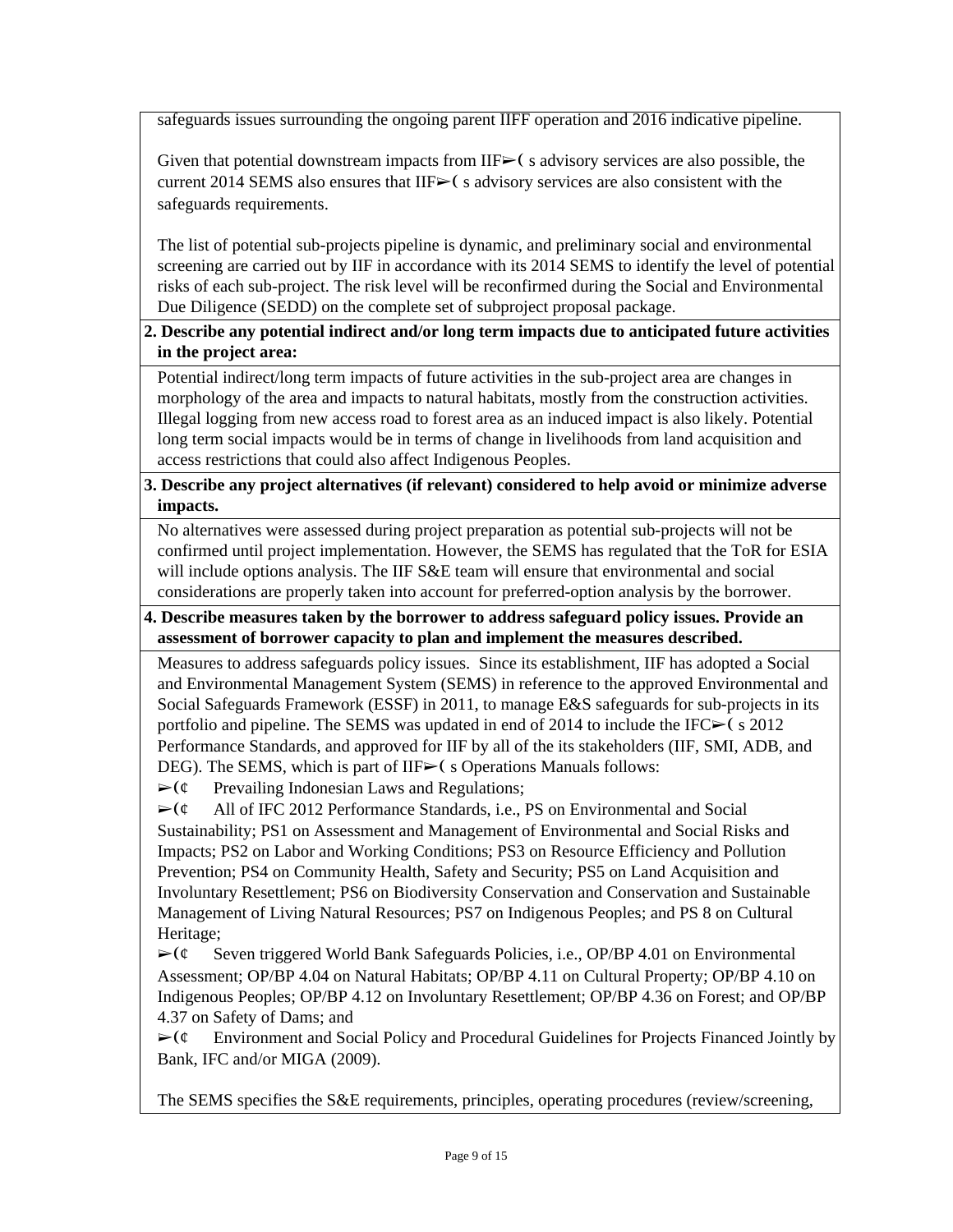appraisal, post loan, and project completion), S&E organizational arrangements and responsibilities, capacity building plan and approach to S&E risk management. The SEMS basically contains procedures and requirements to ensure that the environmental and social impacts of those sub-projects financed by IIF are assessed, managed and monitored in accordance with the abovementioned laws, regulations,  $IFC \rightarrow (s \, PSs \text{ and World Bank Policies})$ . Grievance Redress Mechanisms and Disclosures are part of each S&E Principle. Based on the Social and Environmental Due Diligence (SEDD), should there be any gap, IIF requires the potential clients to prepare a plan to fully meet the S&E requirements as specified in the SEMS. A specific form of legal agreement is made between IIF and the clients which is part of the eligibility to receive financing. Monitoring of the implementation of the agreed S&E instruments and corrective action plan is carried out regularly by  $IIF \triangleright (s \text{ S&E Management Unit in accordance with requirements})$ specified in the SEMS, and the performance of the S&E safeguards management is consolidated in the IIF Annual Report and the Annual S&E Performance Report.

IIF has developed and adopted a Standard Operating Procedure (SOP) on Social and Environmental (S&E) safeguards as a practical tool for the staff of the S&E Management Unit and other relevant units to implement the SEMS within the overall IIF business processes. The SOP covers: (i) the procedures, screening and review criteria, reporting and working arrangements of the S&E Management Unit in defining subproject eligibility/ineligibility for IIF financing; and (ii) the flows of decision making and working arrangements between the S&E Management Unit and other departments/units in IIF. The SOP shows the flows of working arrangements of the S&E Management Unit, which include: (i) pre-approval procedures of subprojects, for Type 1 Greenfield and Types 2 & 3 Brownfield sub-projects; (ii) approval process; (iii) post approval process (client/developer duties and S&E staff $\triangleright$  ( duties); and (iv) completion phase SOP (the production of ICR and other documentation).

Borrower capacity. For the past two years, IIF has demonstrated a stronger and better capacity in managing S&E safeguards, as governed by its SEMS. IIF has an S&E Management Unit established under the Credit Risk and Operations Department, which is mainly responsible for ensuring that the SEMS in the Operations Manual is consistently followed by all sub-projects financed by IIF through the integration of the S&E requirements into the IIF $\geq$  (s business operations overall. IIF➢❨ s capacity in managing. Since the past two years in particular, IIF has built a stronger capacity in managing S&E safeguards. This is mainly due to the adequate number and qualification of staff for the current portfolio and pipeline, consistent application of SEMS and SOP, and continued undertaking of practices for mainstreaming S&E in the overall IIF $\blacktriangleright$  (s) business cycle. It is important to note that the IIF $\geq$  (s top management has demonstrated a very strong commitment to implement and ensure strict adherence to the SEMS through regular monitoring and proper support to the unit. The Managing Director and Head of the CRO Departme nt has been in charge as the S&E Manager as well, and under him the unit has four full-time S&E specialists, all of whom hold Master Degrees and had experiences in S&E management in public institutions, as well in international multi-lateral supported projects, prior to joining PT IIF. A Manager for Social and Environmental Unit will be hired in early December 2016.

The S&E Management Unit has also hired international as well as national S&E consulting firms as partners to help carry out Social and Environmental Due Diligence (SEDD) and reviews of potential projects seeking for IIF support. Partnership with the teams from PT ERM Indonesia, PT Enviro Solutions and Consulting, PT Delta Prima Mitra Manajemen, PT AECOM Indonesia, PT BERI, PT Hatfield Indonesia, PT Lorax Indonesia and PT Hatch Indonesia, has provided the IIF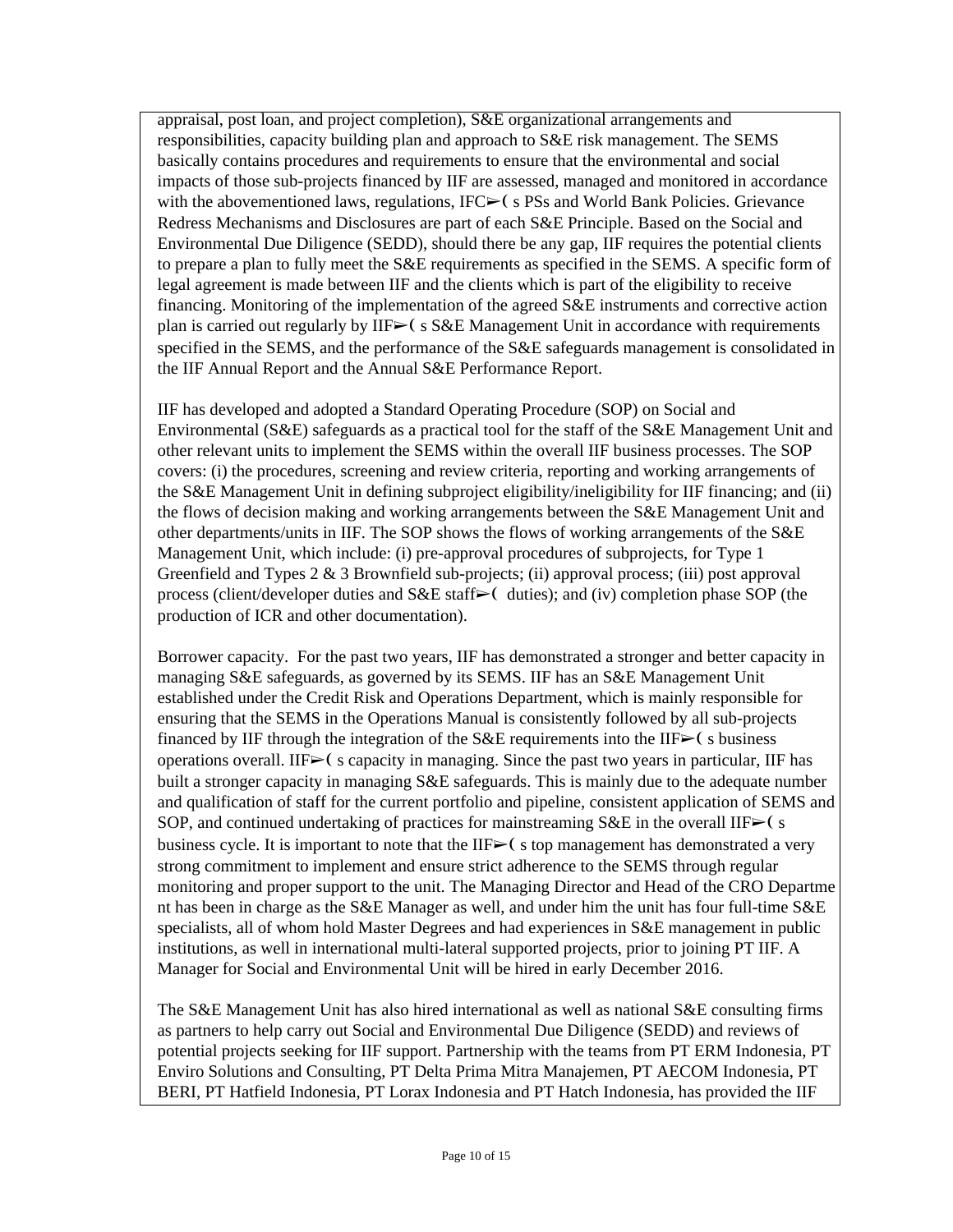S&E staff significant learning opportunities and knowledge improvements. Since 2015, IIF has carried out the SEDD in-house for projects having moderate risks, including telecommunication, solar power, and renewable energy projects. The Bank has reviewed a sample of  $IIF \rightarrow (s in-house)$ SEDD for the Gas-fired power plant in Batam and Gorontalo Solar Power Energy, and noted that these have been satisfactorily done in accordance with the revised SEMS, with minor potential area for future improvement. In addition, as part of its capacity strengthening program, the S&E Management Unit staff have participated in various workshops and seminars, and received inhouse and external trainings relevant to their specific needs each year since 2013 (the list is available in a separate document). For example, in 2014 IIF S&E staff participated in an IFC training session on ➢❨ PS6 Quest for Zero Biodiversity Loss and What It Means for Project Developers►(; the Indonesia Green Infrastructure Summit jointly organized by the World Bank, JICA, ICLEI and GOI; and training on S&E and HSE, OHSAS and Risk Assessment. In 2015, the S&E Management Unit received external training on IFC PS7; GHG Management; IFC PS4; IFC PSs of 2012; Stakeholders Engagement Training; and Environmental Analysis. Further, the S&E Management Unit delivered the S&E principles as specified in the SEMS for all IIF employees during the Internal Knowledge Sharing Session. Furthermore, in 2015 IIF participated in seminars related to Sustainable Financing such as: (i) Green Planning and Budgeting Strategy for Indonesia Sustainable Development; and (ii) OJK Green/Sustainable Financing.

Going forward, with the steadily growing pipeline and business volume, IIF plans to continue to strengthen its S&E Management Unit $\triangleright$  (s capacity. The short-term plan is to recruit another S&E specialist in 2016 (now already hired). Also, S & E safeguards staff is expected to take four training sessions in 2016, namely training on Land Acquisition and Resettlement, Renewable Energy or Mini Hydro Project, GHG Inventory and on Risk Assessment. In addition, IIF also continues to socialize the 2014 SEMS to its clients and lenders counterparts as the company $\triangleright$  (s branding for adopting the international standard for social and environmental management. IIF also plans to increase public awareness of its S&E requirements and good practices in S&E safeguards management, particularly by stakeholders within the infrastructure financing industry and other financial institutions and commercial Banks in implementing S&E safeguards requirements in the infrastructure development. The first of this initiative was implemented in November 2015, whereby IIF itself conducted training for its clients and potential clients regarding IIF➢❨ s S&E Principles, and was well attended and appreciated by clients and potential clients. Similar activities will be continued in 2016 onwards every year. In addition, in April 2016 IIF was invited by one of the largest commercial banks in the country, i.e., BCA, to present the  $\triangleright$  Implementation of IIF $\triangleright$  (s Social and Environmental Principles $\triangleright$  (and by the Indonesia Association of Regional Banks (ASBANDA) in a Workshop of Knowledge Sharing, wherein it presented ► (Social and Environmental Risks in Infrastructure Development Projects► (. The long-term capacity strengthening will be continuously planned and implemented in accordance with the volume and nature of the sub-projects in the IIF>(s) portfolio and pipeline.

### **5. Identify the key stakeholders and describe the mechanisms for consultation and disclosure on safeguard policies, with an emphasis on potentially affected people.**

Key stakeholders. At the national level, key stakeholders involved in the IIFF-AF project includes the Directorate General for State Assets, Ministry of Finance; the shareholders (SMI, IFC, DEG, ADB and the Sumitomo Mitsui Bank Corporation); and the World Bank. These are parties who should approve the SEMS and the Operations Manual, and at the highest level the shareholders receive the Annual S&E Performance Report of the Implementation of SEMS and ensure that it is implemented consistently across all of IIF business operations. At the sub-project level, stakeholders include IIF clients who receive financing and advisory services. Ultimate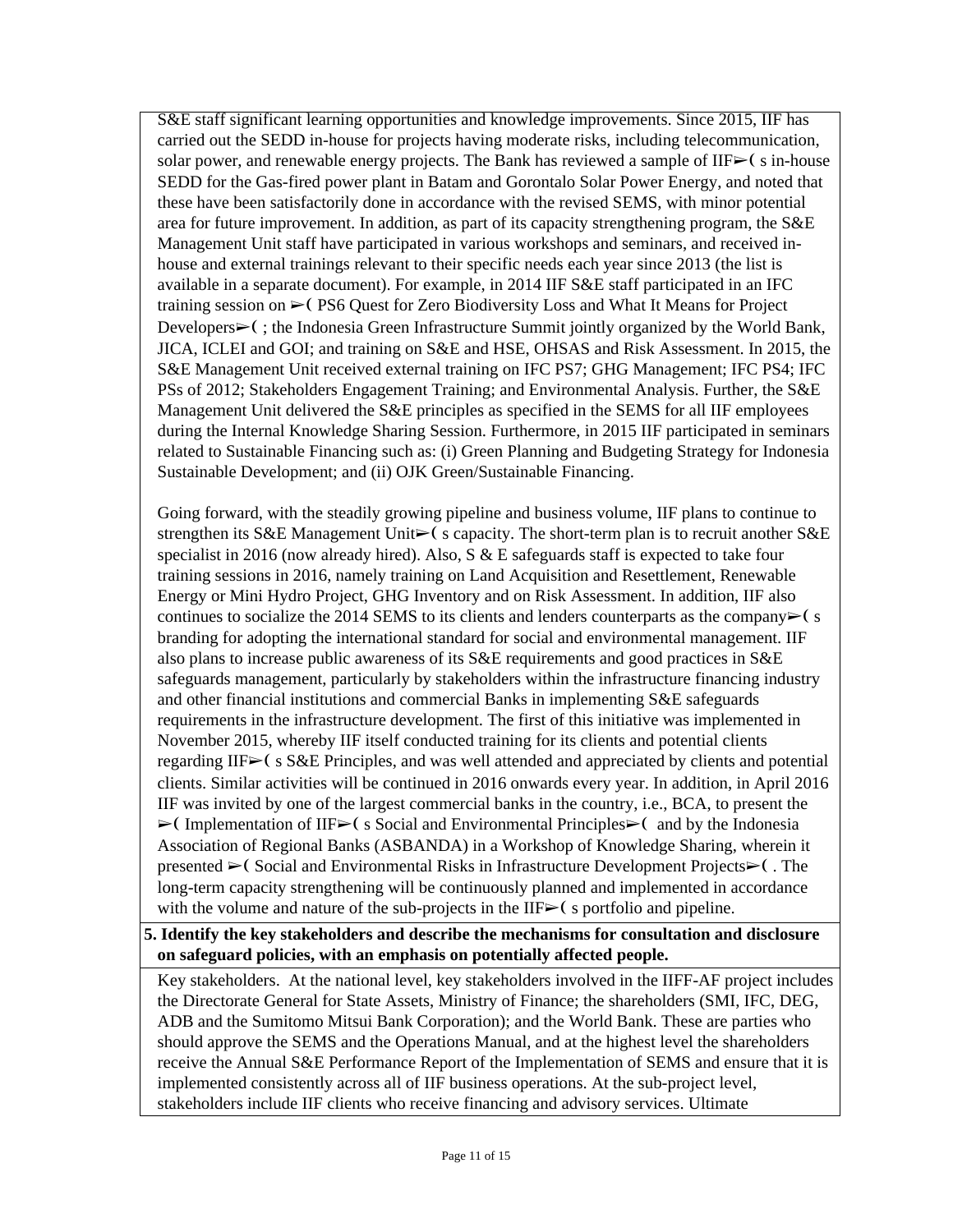beneficiaries of sub-projects financed by the IIF (e.g. toll road, electricity, ports, etc.) are the public.

Consultation and disclosure. Initially, the Environmental and Social Safeguards Framework (ESSF), which outlines the framework of WBG policies that apply to IIF sub-projects, was consulted with relevant stakeholders, including potential clients (private sector/companies), representatives of NGOs and universities as well as the media on March 29-30, 2011, and subsequently disclosed in the Ministry of Finance $\triangleright$  (s and IIF $\triangleright$  (s websites. The IIF disclosed the same ESSF in its own website, www.iif.co.id in August 2013. IIF has developed a Social and Environmental Management System in 2012 as part of its Operation Manuals for its internal operating guidance, which includes the approved ESSF and adopting the 2006 IFC $\blacktriangleright$  (s Performance Standards, ADB and World Bank safeguards policies as well as  $GOI\rightarrow$  (slaws and regulations. This 2012 SEMS was approved by its shareholders and the Bank. In 2014, IIF augmented its 2012 SEMS to adjust with the 2012 IFC $\blacktriangleright$  (s Performance Standards and subsequently was approved by its shareholders. IIF disclosed the 2014 volume 1 of the SEMS through its website on November 2nd 2016. This SEMS contains the approved ESSF and a more detailed and operational S&E policies and procedures. Feedback from various stakeholders on the SEMS is being solicited. Further, key safeguards instruments that had been prepared by IIF $\blacktriangleright$  (s clients were also disclosed in the  $IIF\rightarrow$  s website. The S&E Safeguards Management Unit also shares and holds internal awareness training on the SEMS and its implementation in the overall IIF $\triangleright$ ( s business cycle on a regular basis for other IIF $\triangleright$ ( s departments and units. IIF $\triangleright$ ( s clients also have carried out consultations with the Project Affected Persons in the sub-project footprints and surrounding areas during the planning and construction stage, for example in the Cipali toll road, the gas-fired power plant in Batam and the Solar Power Plant in Gorontalo. This practice will be continuously implemented and ensured by  $II\rightarrow$  s  $S\&E$  team. Refer to section II.A.4 on the socialization and consultation activities of IIF on the SEMS to its clients and other financial institutions.The Volume 2 of the SEMS without sensitive corporate information will be disclosed in January 2017 .

## *B. Disclosure Requirements*

| <b>Environmental Assessment/Audit/Management Plan/Other</b>                                                                                                      |               |  |  |  |
|------------------------------------------------------------------------------------------------------------------------------------------------------------------|---------------|--|--|--|
| Date of receipt by the Bank                                                                                                                                      | $02-Nov-2016$ |  |  |  |
| Date of submission to InfoShop                                                                                                                                   | $17-Nov-2016$ |  |  |  |
| For category A projects, date of distributing the Executive<br>Summary of the EA to the Executive Directors                                                      |               |  |  |  |
| "In country" Disclosure                                                                                                                                          |               |  |  |  |
| Indonesia                                                                                                                                                        | $02-Nov-2016$ |  |  |  |
| This is covered in the ESSF previously disclosed on March 29, 2011 and the more<br>Comments:<br>recent SEMS, as uploaded on IIF► (s website on November 2, 2016. |               |  |  |  |
| <b>Resettlement Action Plan/Framework/Policy Process</b>                                                                                                         |               |  |  |  |
| Date of receipt by the Bank                                                                                                                                      | $02-Nov-2016$ |  |  |  |
| Date of submission to InfoShop                                                                                                                                   | $16-Nov-2016$ |  |  |  |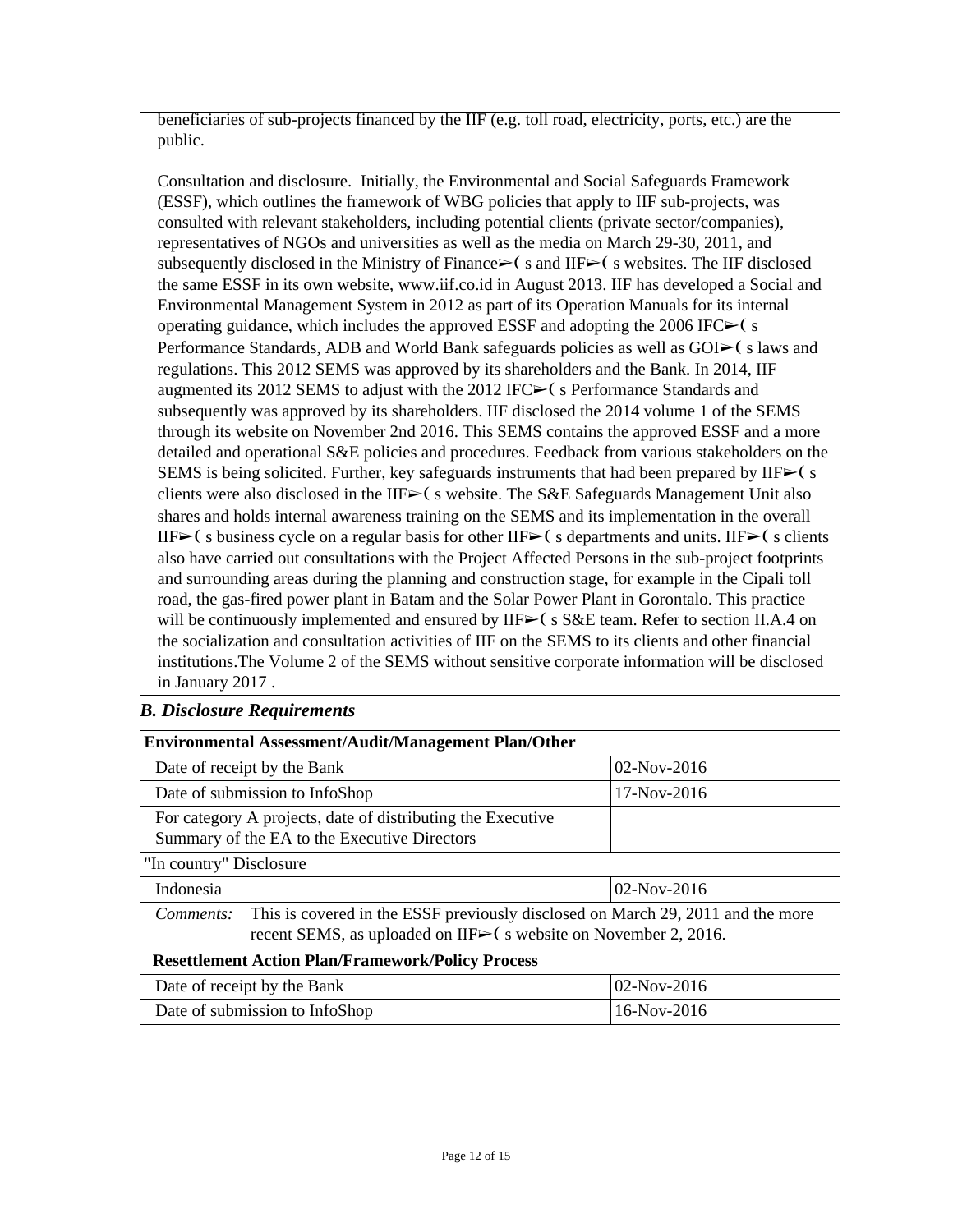| "In country" Disclosure                                                                                                                                          |                                                                                                                                                    |               |  |  |  |
|------------------------------------------------------------------------------------------------------------------------------------------------------------------|----------------------------------------------------------------------------------------------------------------------------------------------------|---------------|--|--|--|
| Indonesia                                                                                                                                                        |                                                                                                                                                    | $02-Nov-2016$ |  |  |  |
| Comments:                                                                                                                                                        | This is covered in the ESSF previously disclosed on March 29, 2011 and the more<br>recent SEMS, as uploaded on IIF⊳(s website on November 2, 2016. |               |  |  |  |
| <b>Indigenous Peoples Development Plan/Framework</b>                                                                                                             |                                                                                                                                                    |               |  |  |  |
|                                                                                                                                                                  | $02-Nov-2016$<br>Date of receipt by the Bank                                                                                                       |               |  |  |  |
| Date of submission to InfoShop<br>$16-Nov-2016$                                                                                                                  |                                                                                                                                                    |               |  |  |  |
|                                                                                                                                                                  | "In country" Disclosure                                                                                                                            |               |  |  |  |
| $02-Nov-2016$<br>Indonesia                                                                                                                                       |                                                                                                                                                    |               |  |  |  |
| This is covered in the ESSF previously disclosed on March 29, 2011 and the more<br>Comments:<br>recent SEMS, as uploaded on IIF► (s website on November 2, 2016. |                                                                                                                                                    |               |  |  |  |
| If the project triggers the Pest Management and/or Physical Cultural Resources policies, the                                                                     |                                                                                                                                                    |               |  |  |  |

**respective issues are to be addressed and disclosed as part of the Environmental Assessment/ Audit/or EMP.**

**If in-country disclosure of any of the above documents is not expected, please explain why:**

# *C. Compliance Monitoring Indicators at the Corporate Level*

| <b>OP/BP/GP 4.01 - Environment Assessment</b>                                                                                                                                             |                            |                                                                |                 |
|-------------------------------------------------------------------------------------------------------------------------------------------------------------------------------------------|----------------------------|----------------------------------------------------------------|-----------------|
| Does the project require a stand-alone EA (including EMP)<br>report?                                                                                                                      | Yes $\lceil \times \rceil$ | $\overline{N}$ o                                               | NA <sub>1</sub> |
| If yes, then did the Regional Environment Unit or Practice<br>Manager (PM) review and approve the EA report?                                                                              | Yes $\lceil \times \rceil$ | $\overline{N}$ o<br>1                                          | NA <sub>1</sub> |
| Are the cost and the accountabilities for the EMP incorporated<br>in the credit/loan?                                                                                                     |                            | Yes $\lceil \times \rceil$<br>$\overline{N}$ o<br>-1           | NA <sub>1</sub> |
| <b>OP/BP 4.04 - Natural Habitats</b>                                                                                                                                                      |                            |                                                                |                 |
| Would the project result in any significant conversion or<br>degradation of critical natural habitats?                                                                                    | Yes $\lceil$<br>1          | No [ $\times$ ]                                                | NA <sub>1</sub> |
| If the project would result in significant conversion or<br>degradation of other (non-critical) natural habitats, does the<br>project include mitigation measures acceptable to the Bank? |                            | Yes $\lceil \times \rceil$<br>$\mathbf{I}$<br>$\overline{N}$ o | NA <sub>1</sub> |
| <b>OP/BP 4.11 - Physical Cultural Resources</b>                                                                                                                                           |                            |                                                                |                 |
| Does the EA include adequate measures related to cultural<br>property?                                                                                                                    | Yes [ $\times$ ]           | $No [$ ]                                                       | NA <sub>1</sub> |
| Does the credit/loan incorporate mechanisms to mitigate the<br>potential adverse impacts on cultural property?                                                                            | Yes $\lceil \times \rceil$ | $\overline{N}$ o                                               | NA <sub>1</sub> |
| <b>OP/BP 4.10 - Indigenous Peoples</b>                                                                                                                                                    |                            |                                                                |                 |
| Has a separate Indigenous Peoples Plan/Planning Framework<br>(as appropriate) been prepared in consultation with affected<br>Indigenous Peoples?                                          | Yes $\lceil \times \rceil$ | No [                                                           | NA <sub>1</sub> |
| If yes, then did the Regional unit responsible for safeguards or<br>Practice Manager review the plan?                                                                                     | Yes $\lceil \times \rceil$ | No <sub>1</sub>                                                | $NA$ [          |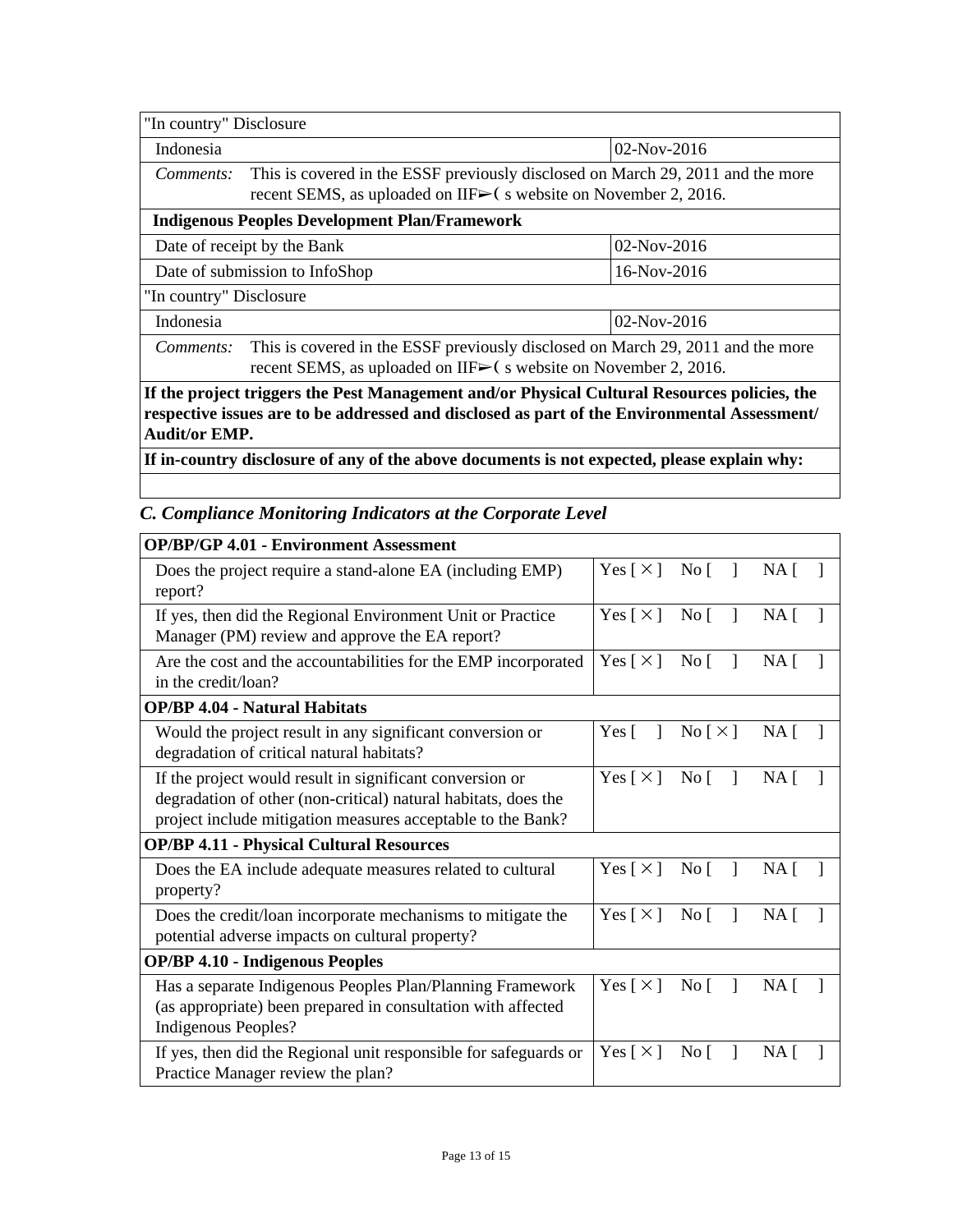| If the whole project is designed to benefit IP, has the design                                        | Yes [ $\times$ ]             | No [<br>$\mathbf{I}$             | NA [                   |
|-------------------------------------------------------------------------------------------------------|------------------------------|----------------------------------|------------------------|
| been reviewed and approved by the Regional Social                                                     |                              |                                  |                        |
| Development Unit or Practice Manager?                                                                 |                              |                                  |                        |
| <b>OP/BP 4.12 - Involuntary Resettlement</b>                                                          |                              |                                  |                        |
| Has a resettlement plan/abbreviated plan/policy framework/                                            | Yes [ $\times$ ]             | $\rm No~[$<br>$\mathbf{I}$       | NA [<br>1              |
| process framework (as appropriate) been prepared?                                                     |                              |                                  |                        |
| If yes, then did the Regional unit responsible for safeguards or<br>Practice Manager review the plan? | Yes $[\times]$               | $\overline{N}$ o<br>$\mathbf{I}$ | NA <sub>[</sub> ]<br>1 |
| Is physical displacement/relocation expected?                                                         | Yes $[\times]$ No [          | $\mathbf{I}$                     | TBD [                  |
| 200 Provided estimated number of people to be affected                                                |                              |                                  |                        |
| Is economic displacement expected? (loss of assets or access to                                       | Yes $\lceil \times \rceil$   | $\overline{N}$ o<br>$\mathbf{I}$ | TBD [                  |
| assets that leads to loss of income sources or other means of                                         |                              |                                  |                        |
| livelihoods)                                                                                          |                              |                                  |                        |
|                                                                                                       |                              |                                  |                        |
| 200 Provided estimated number of people to be affected                                                |                              |                                  |                        |
| <b>OP/BP 4.36 - Forests</b>                                                                           |                              |                                  |                        |
| Has the sector-wide analysis of policy and institutional issues                                       | Yes $\lceil$<br>1            | No [<br>1                        | NA[X]                  |
| and constraints been carried out?                                                                     | Yes $\lceil$<br>$\mathbf{I}$ |                                  |                        |
| Does the project design include satisfactory measures to                                              |                              | $\overline{N}$ o<br>$\mathbf{I}$ | NA[X]                  |
| overcome these constraints?                                                                           |                              |                                  |                        |
| Does the project finance commercial harvesting, and if so,                                            |                              | No <sub>1</sub><br>$\mathbf{I}$  | NA[X]                  |
| does it include provisions for certification system?                                                  |                              |                                  |                        |
| OP/BP 4.37 - Safety of Dams                                                                           |                              |                                  |                        |
| Have dam safety plans been prepared?                                                                  | Yes $\lceil$<br>1            | No [ $\times$ ]                  | NA <sub>[</sub> ]<br>1 |
| Have the TORs as well as composition for the independent                                              | Yes [<br>1                   | No [ $\times$ ]                  | NA [<br>1              |
| Panel of Experts (POE) been reviewed and approved by the                                              |                              |                                  |                        |
| Bank?                                                                                                 |                              |                                  |                        |
| Has an Emergency Preparedness Plan (EPP) been prepared and                                            | Yes $\lceil$<br>1            | $\text{No} \lceil \times \rceil$ | $NA \mid$<br>1         |
| arrangements been made for public awareness and training?                                             |                              |                                  |                        |
| The World Bank Policy on Disclosure of Information                                                    |                              |                                  |                        |
| Have relevant safeguard policies documents been sent to the<br>World Bank's Infoshop?                 | Yes [ $\times$ ]             | $\overline{N}$ o<br>$\mathbf{1}$ | $NA$ [ ]               |
| Have relevant documents been disclosed in-country in a public                                         | Yes [ $\times$ ]             | No [<br>$\mathbf{I}$             | NA [<br>$\mathbf{1}$   |
| place in a form and language that are understandable and                                              |                              |                                  |                        |
| accessible to project-affected groups and local NGOs?                                                 |                              |                                  |                        |
| <b>All Safeguard Policies</b>                                                                         |                              |                                  |                        |
| Have satisfactory calendar, budget and clear institutional                                            | Yes [ $\times$ ]             | No [                             | NA [<br>$\Box$         |
| responsibilities been prepared for the implementation of                                              |                              |                                  |                        |
| measures related to safeguard policies?                                                               |                              |                                  |                        |
| Have costs related to safeguard policy measures been included                                         | Yes $\lceil \times \rceil$   | No [<br>$\mathbf{I}$             | $NA \lceil$            |
| in the project cost?                                                                                  |                              |                                  |                        |